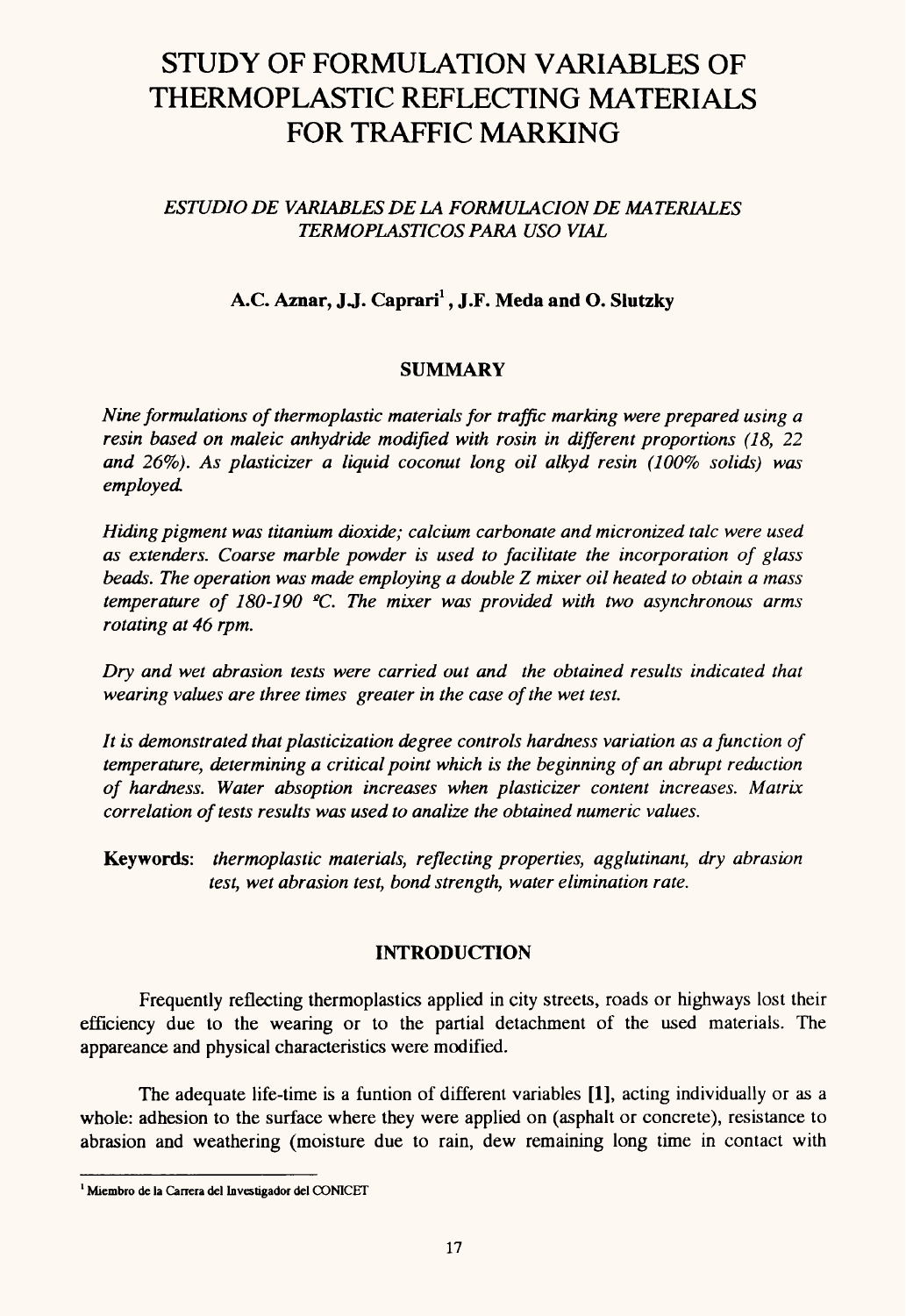thermoplastic marks), high temperatures producing deformation or low temperatures disminishing elasticity and favouring checking or cracking of the coat.

An important aspect is related to the influence of traffic intensity and the rolling action of tires, specially the pressure when the tire takes contact with the line or the suction when rolling over them. A high quality result is related to the components of the formulation and to the adequate cleaning of the surface before application. A best performance was always obtained in asphalt pavements [2].

The objective of this research is to determine the influence of composition variables (pigment/binder ratio, resin content, plasticizer type and content, fillers employed, and PVC) on the adhesión or wearing resistance of the thermoplastic applied on a concrete surface.

#### **EXPERIMENTAL**

Nine samples of thermoplastics reflecting materials were formulated, containing as agglutinant a resin based on maleic anhidride and modified with rosin (A.I.= 14; melting point 114 °C). The modified resin was used in 18, 22 or 26% on the total formulation. As plasticizer a coconut oil alkyd resin was employed (without organic solvents) in a proportion between 2.7 and 6.5 per cent.

As hiding pigment titanium dioxide rutile type was employed, to obtain a white colour with high luminosity  $(Y>80)$ . Pigment formulation was completed using fillers as calcium carbonate and tale, which are of good wearing resistence. Samples formulation were indicated in **Table 1.**

#### **TABLE1**

| <b>Material</b>   | IA          | IB          | IC          | <b>IIA</b>  | $\mathbf{I}$ |             | $\mathbf{I} \mathbf{C}$ $\mathbf{I} \mathbf{I} \mathbf{A}$ | <b>IIIB</b> | <b>IIIC</b> |  |
|-------------------|-------------|-------------|-------------|-------------|--------------|-------------|------------------------------------------------------------|-------------|-------------|--|
| Maleic resin      | 18.0        | <b>22.0</b> | <b>26.0</b> | 18.0        | 22.0         | <b>26.0</b> | <b>16.0</b>                                                | 22.0        | 26.0        |  |
| Alkyd resin       | 2.7         | 3.3         | 3.9         | 3.6         | 4.4          | 5.2         | 4.5                                                        | 5.5         | 6.5         |  |
| Titanium dioxide  | 10.0        | 10.0        | 10.0        | 10.0        | 10.0         | 10.0        | 10.0                                                       | 10.0        | 10.0        |  |
| Glass beads       | <b>20.0</b> | <b>20.0</b> | <b>20.0</b> | <b>20.0</b> | <b>20.0</b>  | <b>20.0</b> | <b>20.0</b>                                                | <b>20.0</b> | <b>20.0</b> |  |
| Marble            | 22.4        | 20.3        | 18.2        | 22.0        | 19.8         | 17.6        | 21.6                                                       | 19.3        | 17.0        |  |
| Calcium carbonate | 22.4        | 20.3        | 18.2        | <b>22.0</b> | 19.8         | 17.6        | 21.6                                                       | 19.3        | 17.0        |  |
| $ $ Talc          | 4.5         | 4.1         | 3.6         | 4.4         | 4.0          | 3.6         | 4.3                                                        | 3.9         | 3.5         |  |
| $*$ g.100 g       |             |             |             |             |              |             |                                                            |             |             |  |

#### **Composition ofthe thermoplastic materials\***

**A** double Z mixer **(Fig. 1)** was used for the thermoplastic preparation, having the mixer two asyncrhonic arms, one of them rotating at 46 rpm. For heating a mineral thermic fluid which circulates in the heating jacket was employed (maximum temperature  $300 \degree C$ ).

Titanium dioxide, fillers and glass beads were incorporated at 180-190 °C. The operation at this temperature lasts 30 minutes. After that, the product obtained was casted in special molds.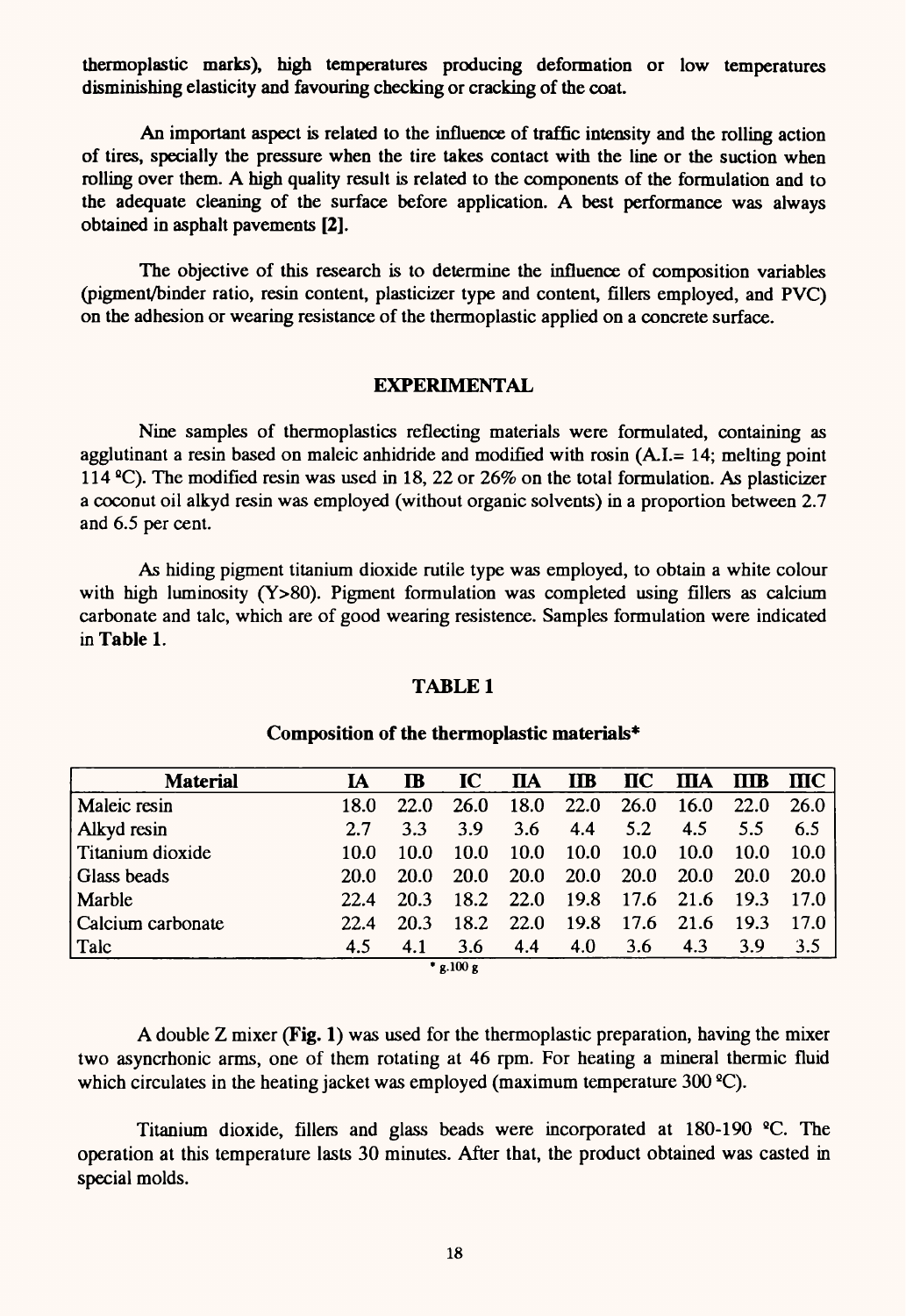

Fig. 1.- Double Z mixer for test samples preparation. Fig. 2.- Adhesion-strength determination by CIDEPINT method.



**Fig. 3.- Wet and dry abrasión test equipment.**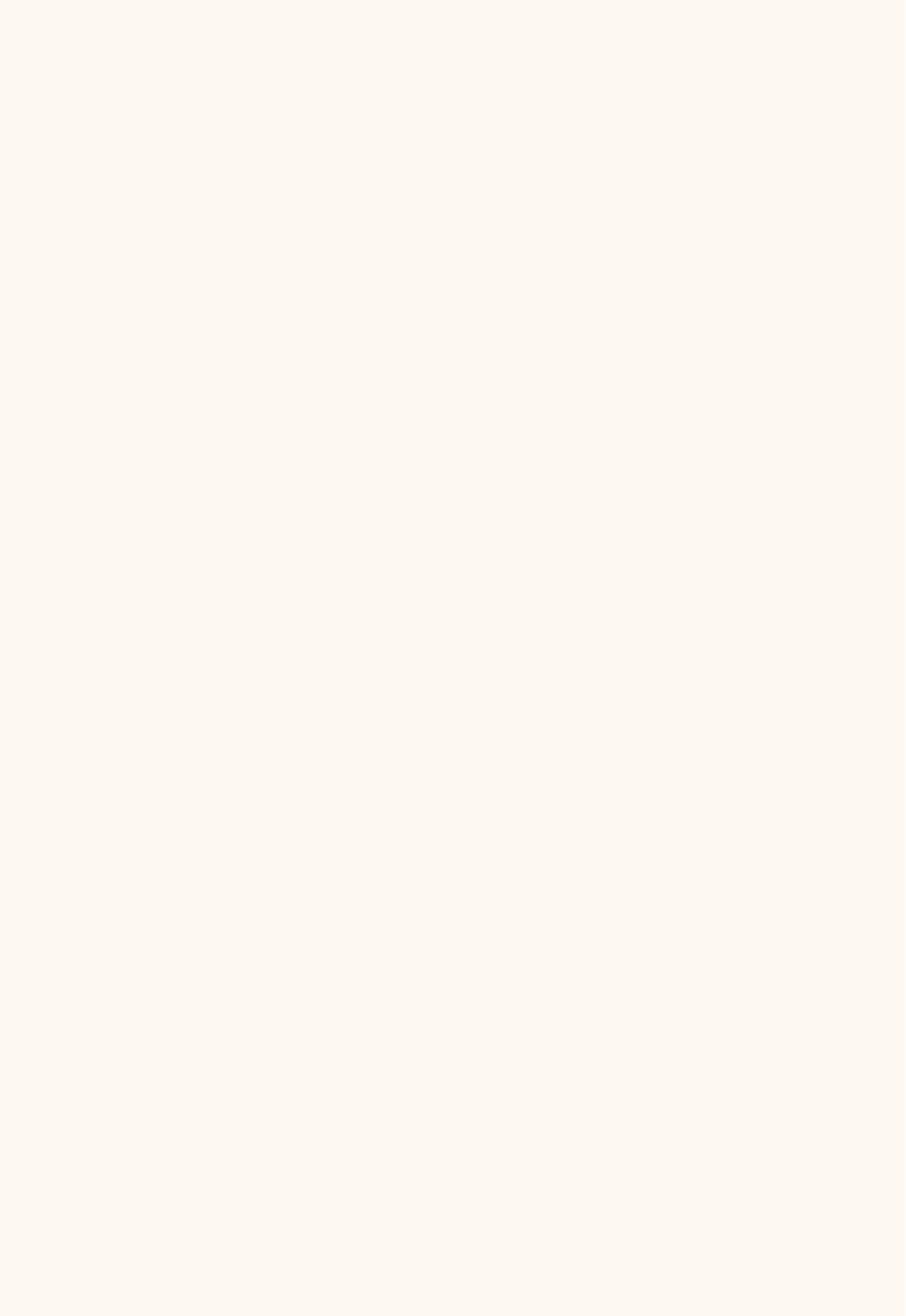The samples tests were performed at different temperatures; wet and dry abrasión, Shore A hardness, adhesion-cohesion, water absorption and water elimination rate were determined.

For the **wet and dry abrasión test [3],**circular specimens were employed (80 mm diameter and 3 mm thick). After 24 hours samples were abraded using a Taber Abraser equipment, with a H-22 abrasive and 1000 g load (ASTM D 4060). The dust produced by the wearing operation was eliminated constantly by flowing pressurized air. When a track is formed as a consequence of wearing, the sample is weighed with an exactitude of <sup>1</sup> mg. After that, the wearing operation is continued along 100 revolutions of the equipment and newly weighed. The difference between the two values obtained is expressed as dry wearing **(Fig. 2).** 

After finishing the previous test, distilled water is added to the track and the operation continued during 100 revolutions more. The sample is now conditioned for water elimination and weighed. The difference with the previous value is expressed as wet wearing.

**Shore A hardness** [4] at temperatures between 40 and 70 <sup>o</sup>C was determined each 5 °C, according to DIN 53505. In this case test plates are 50 mm diameter and 3 mm thick; the valué was registered after 15 seconds. Samples were stabilized during <sup>1</sup> hour at test temperature before hardness determination.

To obtain adhesión and cohesión strength valúes a method developed at CIDEPINT was employed **[5,6]**. The melted material was put in the midst of concrete probes (3 mm trick), previously primed with an acrylic vamish and preheated at 40 <sup>2</sup>C. An iron flexible wire was inserted in test probes to allow the clamps of a dinamometer. The traction effort was performed at a velocity of 200 mm.min<sup>-1</sup> and at a temperature of 20  $^{\circ}$ C (Fig. 3).

For the determination of **water absorption** and **water elimination rates [7,8,9],** specimens of 50 mm diameter and 3 mm thick were prepared and weighed with the precision of <sup>1</sup> mg. Hung by means of a copper wire, they were completely submerged in distilled water at  $20 + 1$  <sup>o</sup>C for 24 hours. After that, they were dried with filter paper and weighed; the operation was made after 48 and 72 h. **Absoption valúes** were obtained by difference with the initial weight of the samples .

Afterwards the probes were conditioned at 20 °C and 50 % HR. By weighing, water **elimination values** were obtained.

#### **DISCUSSION**

The maleic resin is the agglutinant used in the formulation of thermoplastic traffic materials.The modification of physical properties (reduction of melting point and adequate elasticity characteristics) by means of an alkyd resin improved the system wetting, facilitating the incorporation of the hiding pigment  $(TiO<sub>2</sub>)$ , fillers and glass beads. In those conditions a homogeneous distribution of glass beads was obtained. This is a very important aspect in field behaviour; in wearing, an adequate distribution of beads in the mass assures adequate night visibility, during a long period.

A certain correlation was observed between the thermoplastic traffic materials composition and the valúes of the obtained physical properties **(Table 2).**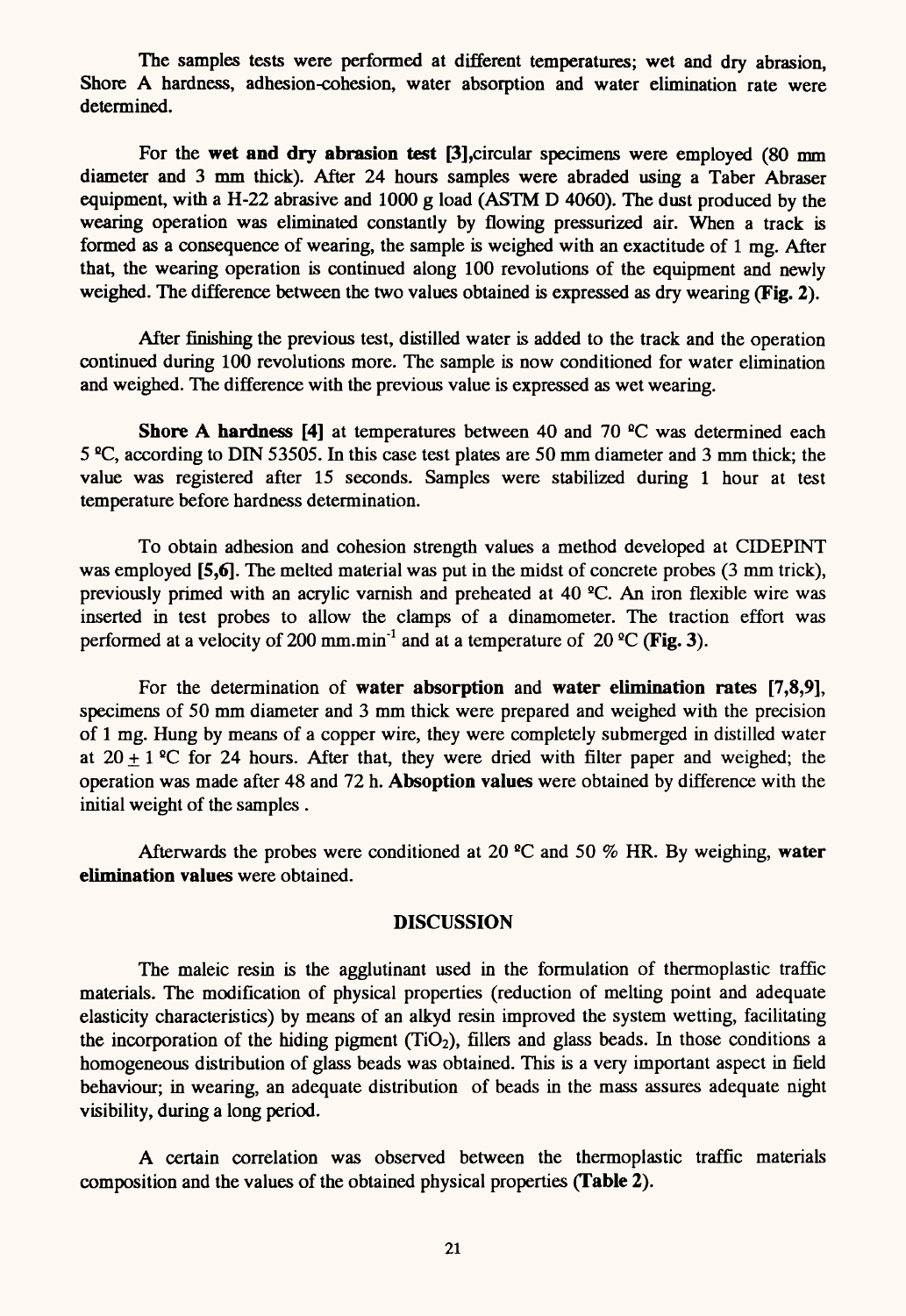### **TABLE 2**

|                | R       | P       | M       | $\mathbf C$ | T       | $W^+$   | <b>AS</b> | D       | Δ       | <b>PVC</b> | W <sup>-</sup> |
|----------------|---------|---------|---------|-------------|---------|---------|-----------|---------|---------|------------|----------------|
| $\mathbf R$    | 1.00    | 0.58    | $-0.97$ | $-0.93$     | $-0.98$ | $-0.92$ | 0.98      | $-0.31$ | $-0.89$ | $-0.97$    | $-0.90$        |
| ${\bf P}$      | 0.58    | 1.00    | $-0.75$ | $-0.77$     | $-0.72$ | $-0.71$ | 0.43      | $-0.94$ | $-0.73$ | $-0.76$    | $-0.75$        |
| M              | $-0.97$ | $-0.75$ | 1.00    | 0.97        | 0.99    | 0.95    | $-0.91$   | 0.51    | 0.93    | 1.00       | 0.94           |
| $\mathbf C$    | $-0.93$ | $-0.77$ | 0.97    | 1.00        | 0.97    | 0.98    | $-0.85$   | 0.55    | 0.93    | 0.97       | 0.98           |
| T              | $-0.98$ | $-0.72$ | 0.99    | 0.97        | 1.00    | 0.95    | $-0.91$   | 0.48    | 0.91    | 1.00       | 0.94           |
| $W^+$          | $-0.92$ | $-0.71$ | 0.95    | 0.98        | 0.95    | 1.00    | $-0.87$   | 0.50    | 0.84    | 0.95       | 1.00           |
| <b>AS</b>      | 0.98    | 0.43    | $-0.91$ | $-0.85$     | $-0.91$ | $-0.87$ | 1.00      | $-0.15$ | $-0.83$ | $-0.91$    | $-0.84$        |
| D              | $-0.31$ | $-0.94$ | 0.51    | 0.55        | 0.48    | 0.50    | $-0.15$   | 1.00    | 0.46    | 0.52       | 0.55           |
| Δ              | $-0.89$ | $-0.73$ | 0.93    | 0.93        | 0.91    | 0.84    | $-0.83$   | 0.46    | 1.00    | 0.92       | 0.84           |
| <b>PVC</b>     | $-0.97$ | $-0.76$ | 1.00    | 0.97        | 1.00    | 0.95    | $-0.91$   | 0.52    | 0.92    | 1.00       | 0.95           |
| W <sup>-</sup> | $-0.90$ | $-0.75$ | 0.94    | 0.98        | 0.94    | 1.00    | $-0.84$   | 0.55    | 0.84    | 0.95       | 1.00           |

#### **Correlation between materials composition variables and physical properties**

**Key of the table**

R: **resin**<br> **P: Plasticizer**<br> **M:** marble powder<br> **C:** calcium ca **Marble powder C: calcium carbonate**<br> **M**<sup>t</sup>: **water absorption** T: **micronized tale W<sup>+</sup>: water absorption**<br> **AS:** adhesion-strength **D:** hardness at 55<sup>o</sup>C **Assume Assume Assume Assume Assume Assume Assume Assume Assume Assume Assume Assume Assume Assume Assume Assume Assume Assume Assume Assume Assume Assume Assume Assume Assume Assume Assume Assume Assume Assume Assume Assu**  $\Delta$ : **abrasion W**: **water elimination** 

concentration of the different samples. Two series of wearing values were obtained (Fig. 4). In the dry abrasión test the trend of wearing is determined by pigment volume



**Fig. 4.- Comparative result of dry and wet abrasión test.**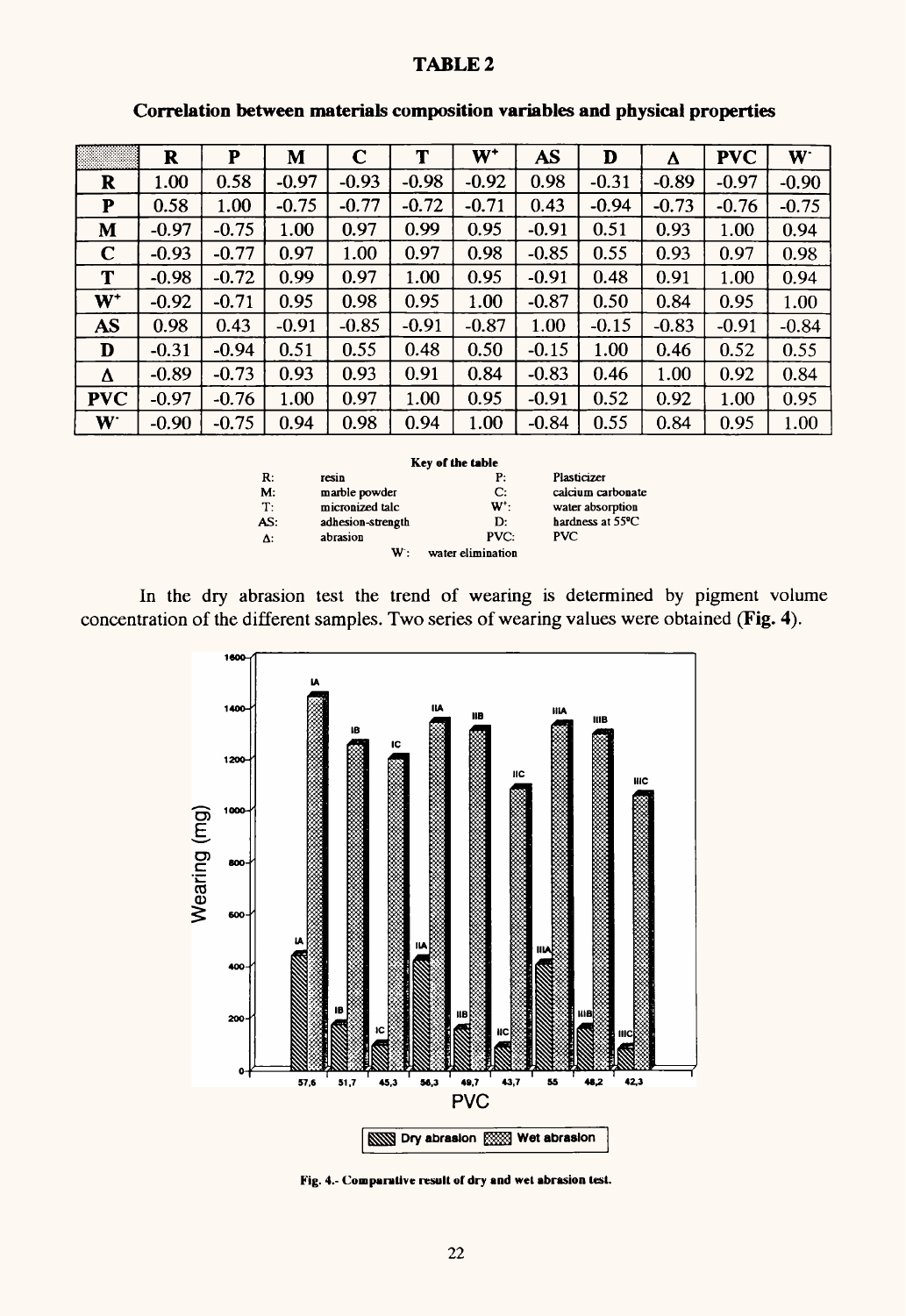The wet abrasion test shows greater wearing values than those obtained in the dry abrasión test.

Results of hardness test, as a funtion of temperature, are related to the plasticization degree of the agglutinant resin. This is particularly observed over a temperature of 55  $^{\circ}$ C, which is considered critical; over this temperature value, hardness disminishes abruptly in practically all the samples. This characteristics is independent of plasticizer level and PVC valúes **(Fig. 5).**



**Fig. 5.- Variations of hardness as a function ofthe temperature.**

The indicated critical temperature is a harmful interactive factor in the material application.

Adhesion-tension values are lineally dependent on the employed resin (Fig. 6) and not related with the plasticizer level; the obtained values expressed in kg.cm<sup>-2</sup> are of the same order than those of the standards used to qualify this type of materials.

In the results of water absorption **(Fig. 7)** and water elimination **(Fig. 8)** tests, the increase of weight of the termoplastic mass during inmersión is faster than the elimination valué.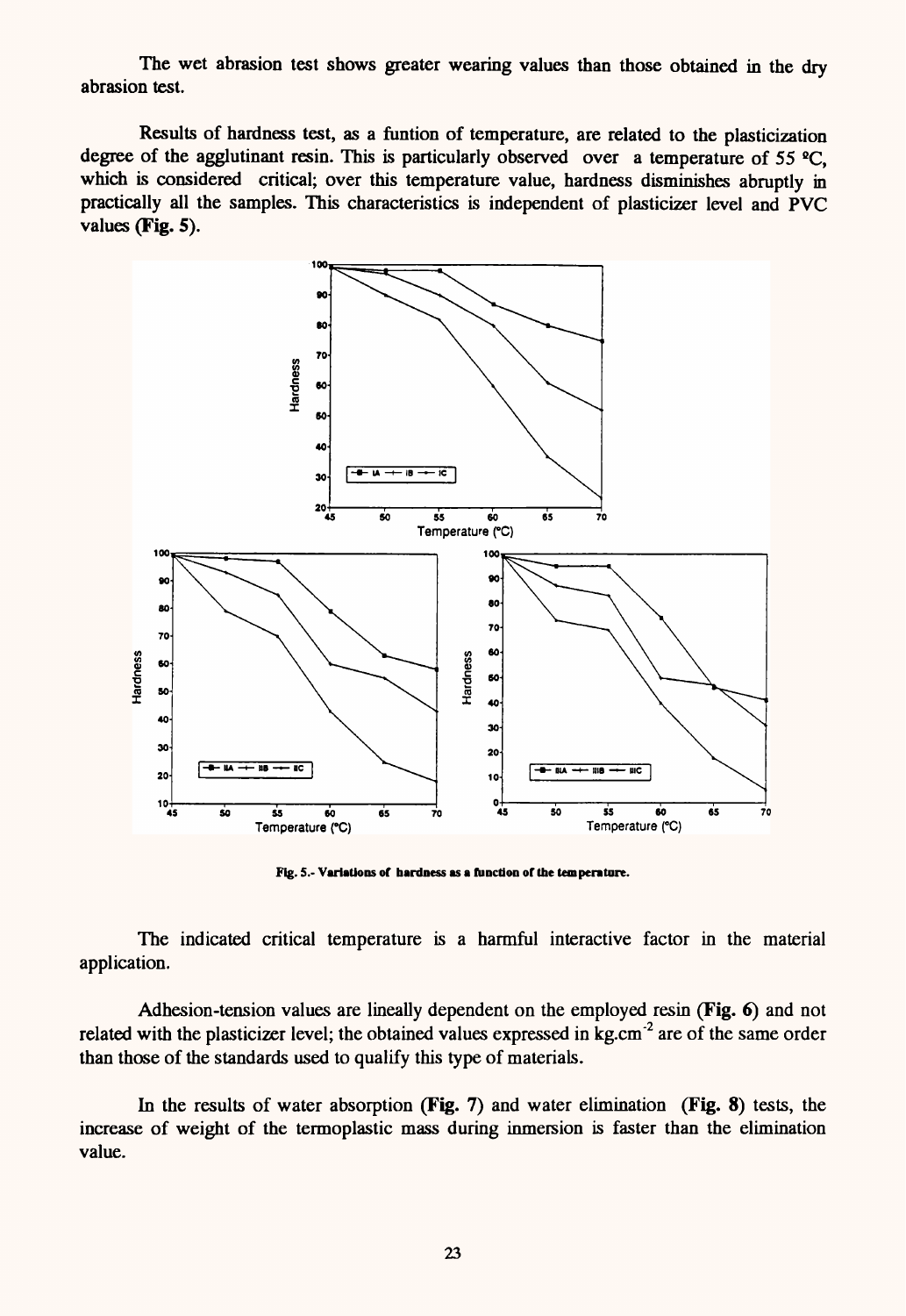

**Fig. 6.- Variations in adhesion-strength as a function of resin contenL**

# **CONCLUSIONS**

1.- The wet abrasion wearing values are higher than those obtained in the dry abrasion test. Wearing is directly dependent on the plasticizer level but independent of the maleic resin content.

2. - Plasticization degree has a high influence on hardness variation as a function of temperature. A critical point appears at 55  $^{\circ}$ C with a sudden reduction of hardness values.

3.- Adhesión strength is dependent on the resin content, a higher content increases adhesión strength. This parameter is independent of the plasticization degree.

4.- Water absorption decreases when plasticizer increases, independently of the resin content. Water elimination rate decreases too.

5.- The retained moisture of the thermoplastic traffic material after inmersión must be considered as a harmful property in relation to the wearing resistence in service.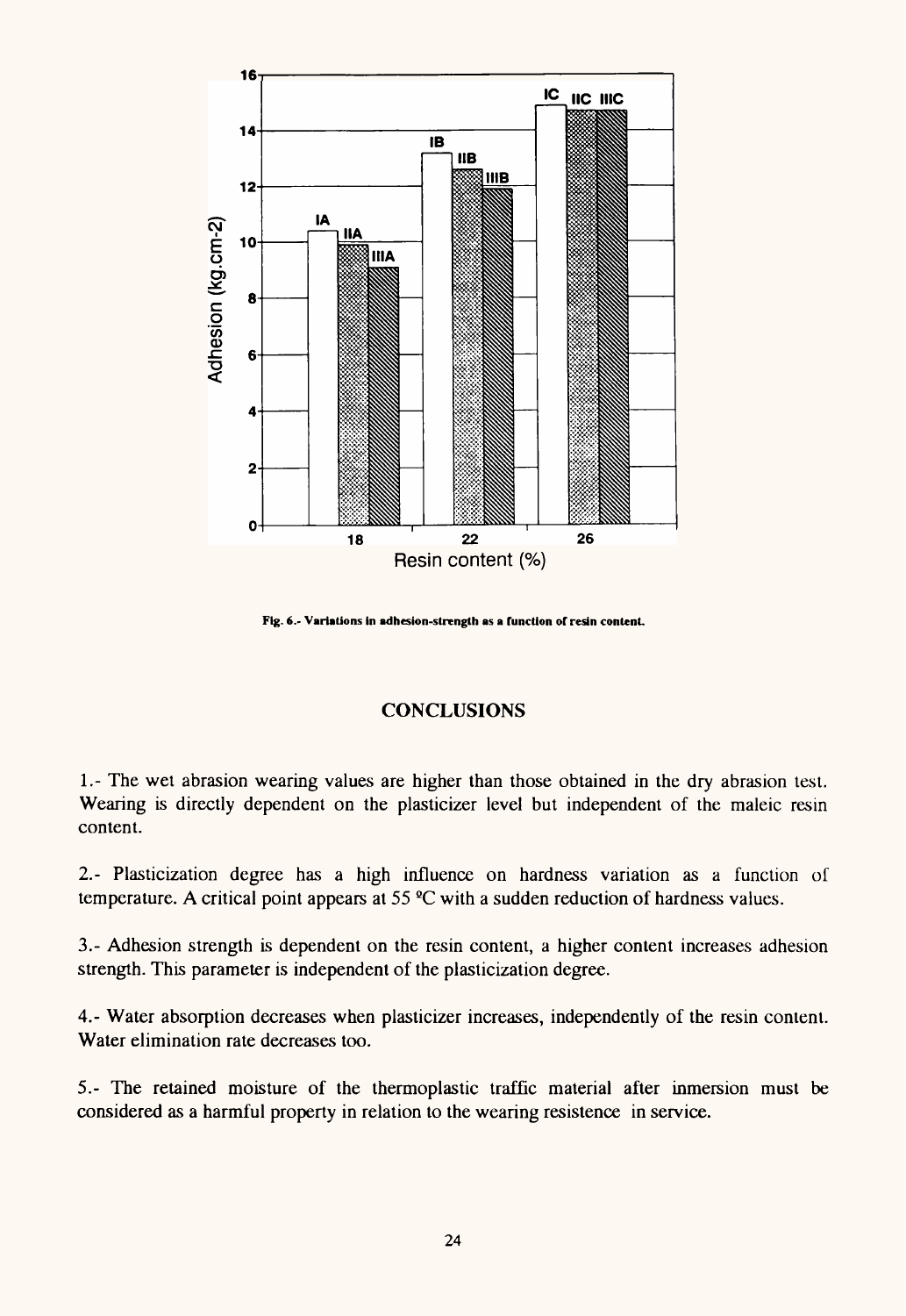

**Fig. 7.- Water absorption valúes as a function of time.**



**Fig. 8.- Water elimination valúes as a function of time.**